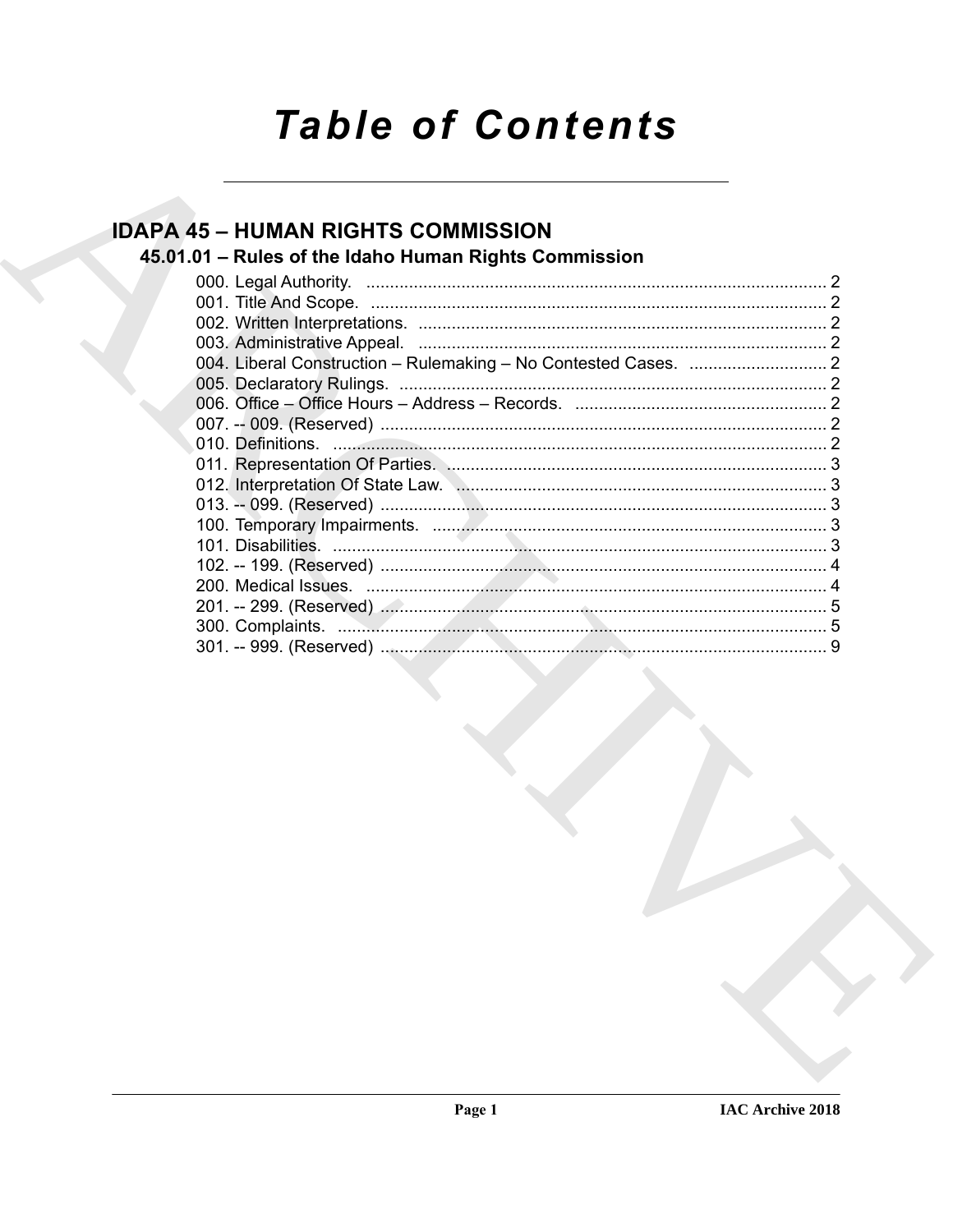### **IDAPA 45 TITLE 01 CHAPTER 01**

### **IDAPA 45 – HUMAN RIGHTS COMMISSION**

### **45.01.01 – RULES OF THE IDAHO HUMAN RIGHTS COMMISSION**

### <span id="page-1-15"></span><span id="page-1-2"></span><span id="page-1-1"></span><span id="page-1-0"></span>**000. LEGAL AUTHORITY.**

These rules are adopted under the legal authority of Sections 67-5906(12) and 44-1703(2), Idaho Code. (7-1-93)

### <span id="page-1-18"></span><span id="page-1-3"></span>**001. TITLE AND SCOPE.**

These rules shall be cited as IDAPA 45.01.01, "Rules of the Idaho Human Rights Commission." These rules cover practice before the Idaho Human Rights Commission pertaining to alleged violations of the Idaho Human Rights Commission Act, Title 67, Chapter 59 of the Idaho Code, and the Discriminatory Wage Rates Based Upon Sex Act, Title 44, Chapter 17 of the Idaho Code.

### <span id="page-1-19"></span><span id="page-1-4"></span>**002. WRITTEN INTERPRETATIONS.**

Brochures explaining various provisions of anti-discrimination laws are available at the office of the Idaho Human Rights Commission. (3-29-12)

### <span id="page-1-11"></span><span id="page-1-5"></span>**003. ADMINISTRATIVE APPEAL.**

The two statutes covered under these rules, Title 67, Chapter 59 of the Idaho Code, and Title 44, Chapter 17 of the Idaho Code, do not provide for administrative appeals. (7-1-93)

### <span id="page-1-16"></span><span id="page-1-6"></span>**004. LIBERAL CONSTRUCTION – RULEMAKING – NO CONTESTED CASES.**

**CHAPTER 01**<br> **EXAMPLES OF THE DAMA RIGHTS COMMISSION**<br> **ARCHIVE CONTINUES AND ARCHIVES COMMISSION**<br> **ARCHIVE CONTINUES AND ARCHIVES COMMISSION**<br> **ARCHIVE CONTINUES AND ARCHIVES COMMISSION**<br> **ARCHIVE CONTINUES AND ARCHIVE** These rules will be liberally construed to secure just, speedy and economical determination of all issues presented to the Idaho Human Rights Commission. Unless prohibited by statute, the Commission may permit deviation from these rules when it finds that compliance with them is impracticable, unnecessary or not in the public interest. The Idaho Human Rights Commission hereby adopts by reference the Rules of Practice and Procedure adopted by the Attorney General's Office on Rulemaking. The Idaho Human Rights Commission specifically does not adopt the Attorney General's rules regarding Contested Case Proceedings. By statutory authority, the Idaho Human Rights Commission does not conduct contested case proceedings. (7-1-93)

### <span id="page-1-12"></span><span id="page-1-7"></span>**005. DECLARATORY RULINGS.**

Any individual who petitions for a declaratory ruling on the applicability of a statute or rule administered by the Human Rights Commission must substantially comply with this rule. The petition must be addressed to the Administrator and will: (3-29-12)

- **01.** Identification. Identify the petitioner and state the petitioner's interest in the matter; (7-1-93)
- **02.** State Ruling. State the declaratory ruling that the petitioner seeks; and (7-1-93)

**03. Other Rationale**. Cite the statute, rule, or other controlling law and the factual allegations upon e petitioner relies to support the petition. (3-29-12) which the petitioner relies to support the petition.

### <span id="page-1-17"></span><span id="page-1-8"></span>**006. OFFICE – OFFICE HOURS – ADDRESS – RECORDS.**

The office of the Idaho Human Rights Commission is located at 317 West Main Street, Boise, Idaho 83735-0660. The Commission's email address is inquiry@ihrc.idaho.gov. Office hours are from 8:00 a.m. to 5:00 p.m. Mountain Time, except Saturday, Sunday, and legal holidays. This is the office where all filings must be made and where records are kept. The Administrator of the agency is the custodian of records. (3-29-12) kept. The Administrator of the agency is the custodian of records.

### <span id="page-1-9"></span>**007. -- 009. (RESERVED)**

### <span id="page-1-10"></span>**010. DEFINITIONS.**

<span id="page-1-14"></span><span id="page-1-13"></span>**01. Act**. The Human Rights Commission Act, Section 67-5901, Idaho Code, et seq. (3-29-12)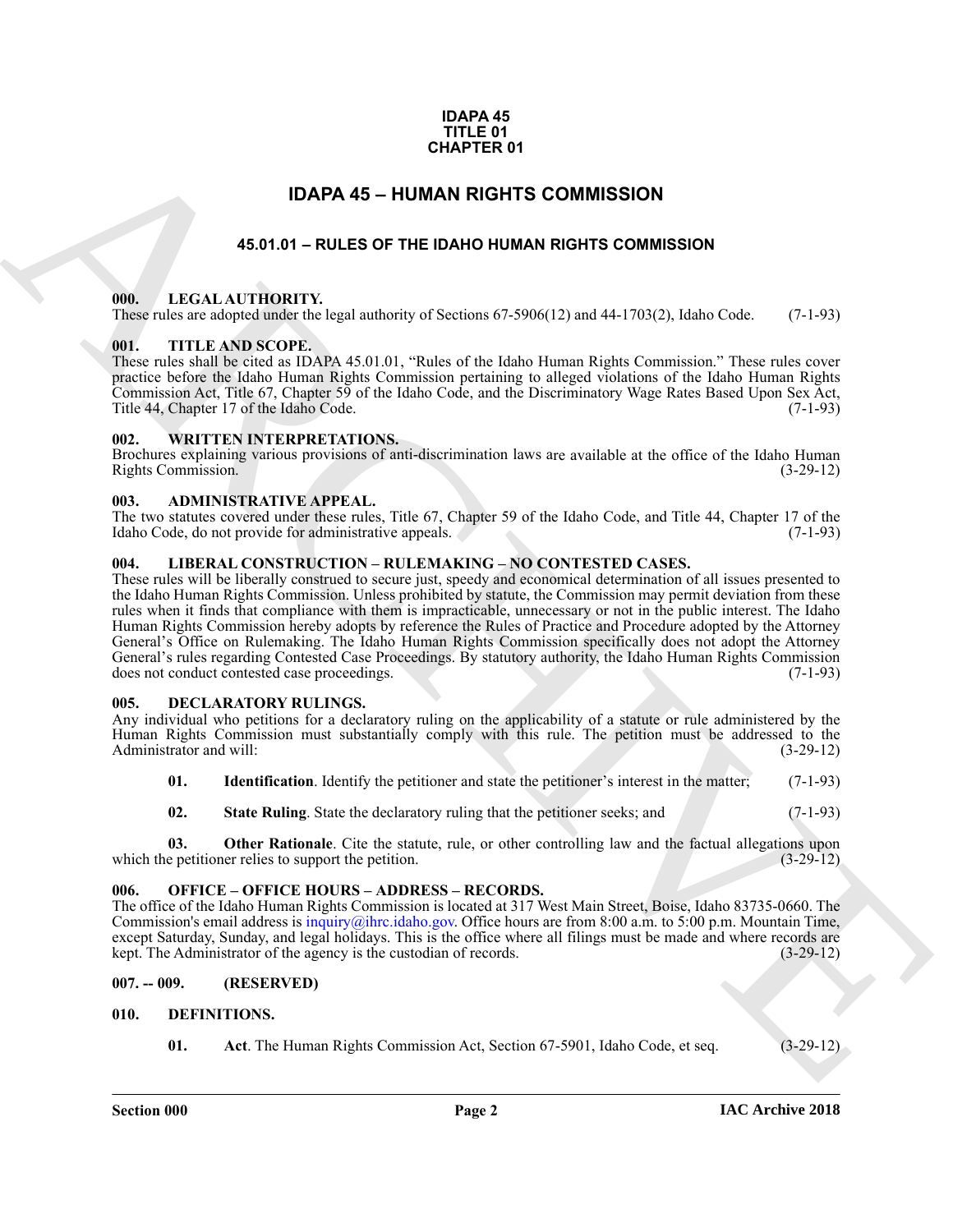### <span id="page-2-6"></span><span id="page-2-5"></span>**02. Complainant**. Any individual who files a complaint with the Commission pursuant to the Act. (3-29-12)

**03. Complaint**. A statement filed with the Commission pursuant to these rules alleging an unlawful practice within the meaning of the Act. The complaint may be in the form of a letter but, whenever possible, should be written on a complaint form provided by the Commission or on the complaint form used by the Equal Employment Opportunity Commission (EEOC), and signed by the Complainant under penalty of perjury. (3-29-12)

<span id="page-2-7"></span>**04. Covered Entity**. Those individuals and organizations within the jurisdiction of the Act, as set forth in Sections 65-5901 and 67-5902, Idaho Code. (3-29-12)

<span id="page-2-8"></span>**05. EEOC**. The United States Equal Employment Opportunity Commission or any of its designated tatives. (3-29-12) representatives.

<span id="page-2-9"></span>**06. Party or Parties**. The Complainant, the Respondent, the Commission, and any other individual or entity authorized by the Commission to intervene in any proceeding. (3-29-12)

<span id="page-2-10"></span>**07. Respondent**. The party against whom a complaint is filed in accordance with the Act and these rules. (3-29-12)

### <span id="page-2-14"></span><span id="page-2-0"></span>**011. REPRESENTATION OF PARTIES.**

In proceedings before the Commission, Complainants, Respondents, witnesses and any other individuals or entities authorized by the Commission to intervene must be represented as follows: (3-29-12) authorized by the Commission to intervene must be represented as follows:

<span id="page-2-16"></span>**01.** Individual. An individual must represent himself or herself or be represented by an attorney, or a nember. (3-29-12) family member.

<span id="page-2-18"></span>**02. Partnership**. A partnership must be represented by a partner, a duly authorized employee, or an attorney. (3-30-01)

<span id="page-2-15"></span>**03. Corporation**. A corporation must be represented by an officer, a duly authorized employee, or an attorney. (3-30-01)

<span id="page-2-17"></span>**04.** Other Entity. A municipal corporation, state, federal, tribal, or local government agency, or entity, incorporated association, or non-profit organization must be represented by an officer, a duly authorized employee or an attorney. (3-30-01)

### <span id="page-2-13"></span><span id="page-2-1"></span>**012. INTERPRETATION OF STATE LAW.**

Human Rights Commission<br>
18. Completion Associates that the Blue scores and the Blue Commission<br>
18. Completion Associates that the Geometrican policies of the Blue Scores and the Commission<br>
19. Completion Associates tha In evaluating allegations of discrimination on the basis of race, color, religion, sex or national origin under the Act, the Commission will rely on the interpretations of Title VII of the Civil Rights Act, 42 USC 2000e et seq. and federal regulations at 29 CFR Parts 1604 through 1607. The Commission will rely on interpretations of the Age Discrimination in Employment Act, 42 USC 621 et seq., and regulations at 29 CFR Part 1625 in determining allegations of age discrimination. (3-29-12)

### <span id="page-2-2"></span>**013. -- 099. (RESERVED)**

### <span id="page-2-19"></span><span id="page-2-3"></span>**100. TEMPORARY IMPAIRMENTS.**

Minor illnesses or conditions which are only temporarily disabling will not be considered to be disabilities under the Act. (3-29-12) Act. (3-29-12)

### <span id="page-2-11"></span><span id="page-2-4"></span>**101. DISABILITIES.**

The prohibition of discrimination on the basis of disability in the Act will be construed in compliance with the Americans with Disabilities Act as amended, 42 USC 1201 et seq. and federal regulations at 29 CFR Part 1630.

(3-29-12)

<span id="page-2-12"></span>**01. Contagious Diseases**. An individual who has a chronic contagious disease is an individual with a disability if he or she meets the requirements of Section 67-5902(15), Idaho Code. That individual is entitled to an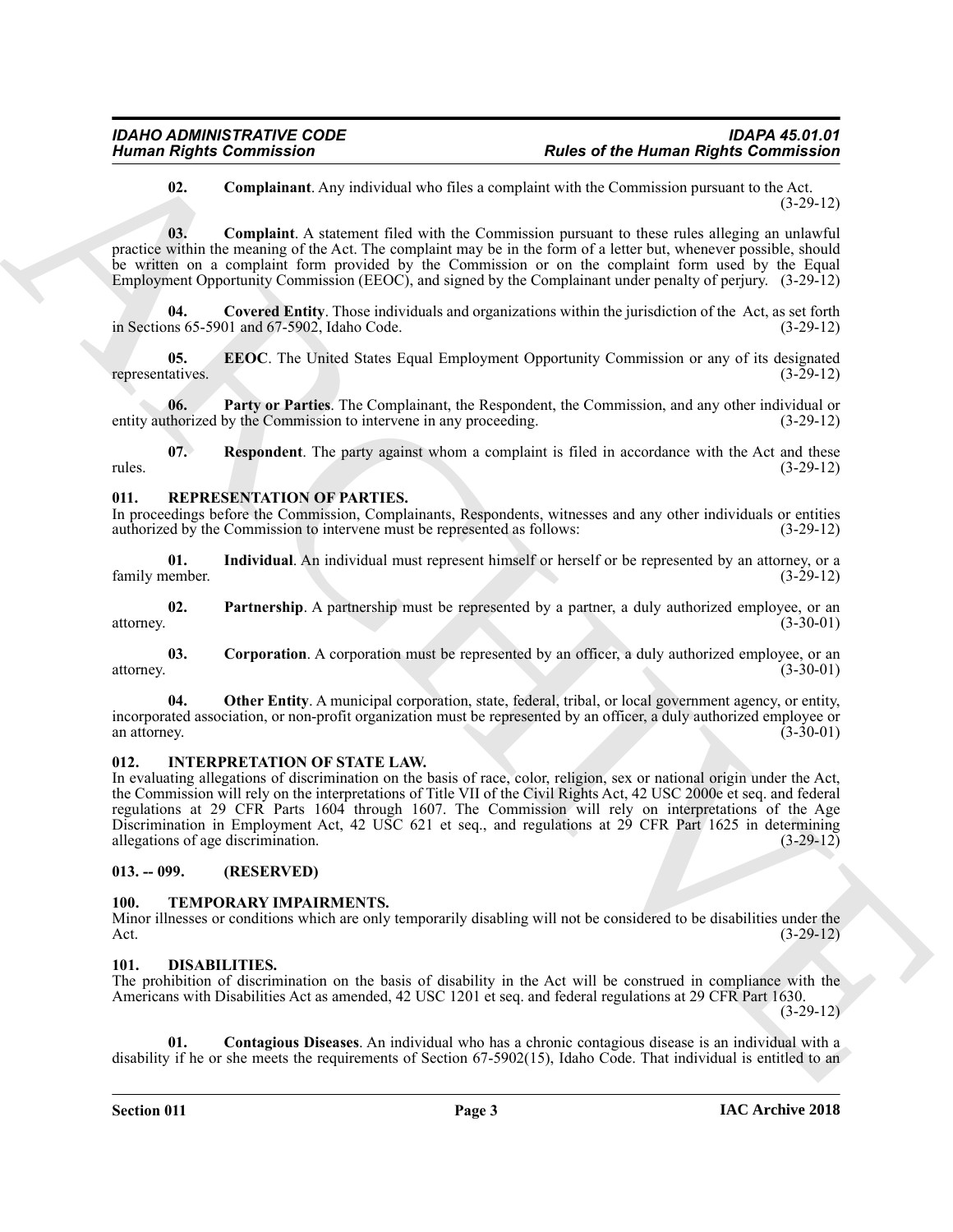individualized medical inquiry to determine if he or she is qualified for the job in question. Factors to be considered include the nature, duration and severity of the risk of infection, and the probability that the disease would be transmitted and would cause varying degrees of harm. (3-29-12)

<span id="page-3-3"></span>**02.** Alcoholism. Alcoholism is a disability if the requirements of Section 67-5902(15), Idaho Code, are met. No accommodation is necessary if the disability creates a health or safety threat. (See Section 67-5910(2)(d), Idaho Code.) Whenever alcoholism includes current use of alcohol, an employer may condition job retention upon the employee's successful completion of a treatment program and documented participation in an aftercare program. (7-1-97)

<span id="page-3-5"></span>**03. Drug Addiction**. Drug addiction is a disability if the requirements of Section 67-5902(15), Idaho Code, are met. No accommodation is necessary if the disability creates a health or safety threat. (See Section 67-  $5910(2)(d)$ , Idaho Code.) No accommodation is necessary for drug addiction that includes current illegal use, possession, or selling of a controlled substance. An employer may condition job retention upon the employee's successful completion of a treatment program and documented participation in an aftercare program. (3-29-12)

**04. Reasonable Accommodations**. Reasonable accommodations are adjustments or modifications to the work assignment or work environment to enable an individual with a disability to fulfill employment responsibilities. They may include, but are not limited to: (3-29-12)

<span id="page-3-7"></span>**a.** Making the worksite accessible to and usable by individuals with a disability;  $(3-29-12)$ 

**b.** Modification of equipment or tools so they can be used by an individual with a disability;

(3-29-12)

|  | Job restructuring; |  |  | $(7-1-93)$ |
|--|--------------------|--|--|------------|
|--|--------------------|--|--|------------|

**d.** Modified work schedules, particularly as they may be necessary for the individual to receive treatment for a disability; (3-29-12)

|  | Acquisition of adaptive aids or devices: |  |  | $(7-1-93)$ |
|--|------------------------------------------|--|--|------------|
|--|------------------------------------------|--|--|------------|

<span id="page-3-4"></span><span id="page-3-2"></span>**f.** Reassignment to a vacant position. (7-1-93)

**05. Accommodations of a Personal Nature**. Employers are not required to provide accommodations of a personal nature, such as wheelchairs and hearing aids, nor are they required to hire two  $(2)$  full-time employees to fill one  $(1)$  position.  $(3-29-12)$ fill one  $(1)$  position.

<span id="page-3-6"></span>**06. Cooperation**. An individual with a disability who seeks an accommodation must cooperate in the consideration of various accommodation options. An employer is not required to provide the "best" accommodation or the one most desired by the employee or applicant. The determination of "reasonableness" will be made on a caseby-case basis.  $(3-29-12)$ 

Human Rights Contribute to the same of the burning interaction of the same of the burning Rights Contribute into the same of the same of the same of the same of the same of the same of the same of the same of the same of **07. Pre-Employment Inquiry**. An employer, labor organization, or employment agency may not make pre-employment inquiry of an applicant as to whether the applicant has a physical or mental impairment, the nature or severity of such impairment, or a worker's compensation claim. A covered entity may make pre-employment inquiries into the ability of an applicant to perform job-related functions, or may ask an applicant to describe or to demonstrate how, with or without reasonable accommodation, the applicant will be able to perform job-related functions.  $(3-29-12)$ 

### <span id="page-3-0"></span>**102. -- 199. (RESERVED)**

### <span id="page-3-8"></span><span id="page-3-1"></span>**200. MEDICAL ISSUES.**

<span id="page-3-9"></span>**01. Medical Examinations and Inquiries**. Medical examinations and inquiries are permitted as follows: (7-1-97)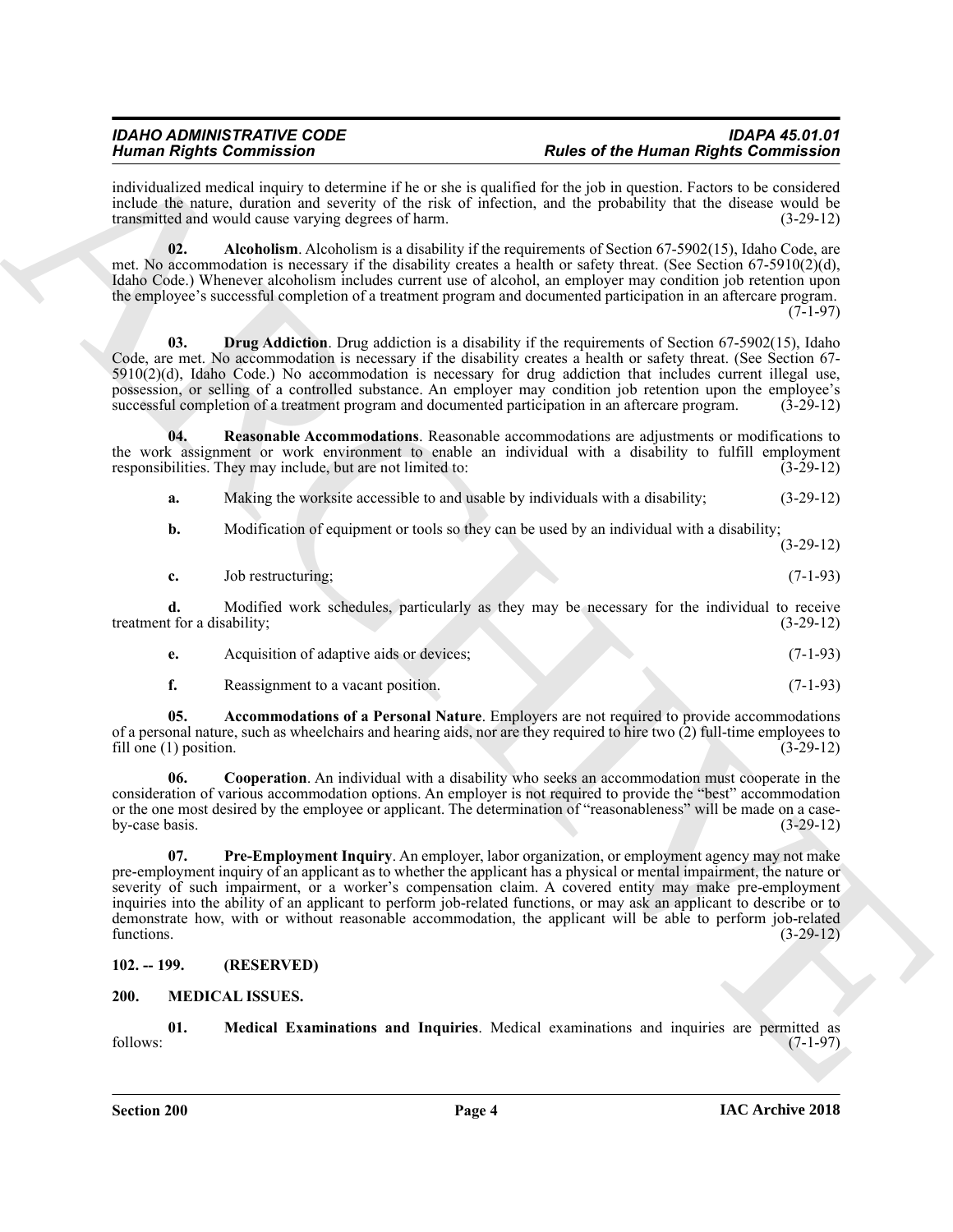### *IDAHO ADMINISTRATIVE CODE IDAPA 45.01.01 Human Rights Commission Rules of the Human Rights Commission*

Human Rights Commission Commission Commission of the two plane of the thermal Rights Commission and the complete of the complete of the complete of the complete of the complete of the complete of the complete of the compl **a.** A covered entity may require a medical examination or inquiry after making an offer of employment to an applicant and before he or she begins employment duties, and may condition an offer of employment on the results of such examination or inquiry, if all entering employees in the same job category are subjected to such an examination or inquiry regardless of disability. Medical inquiries or examinations conducted in accordance with this section do not have to be job-related and consistent with business necessity. If certain criteria are used to screen out an applicant, however, the exclusionary criteria must be job-related and consistent with business necessity. (3-29-12)  $n = \frac{1}{2}$  (3-29-12)

**b.** A covered entity may require a medical examination or make an inquiry of an employee that is jobrelated and consistent with business necessity. Inquiries may be made into the ability of an employee to perform job-<br>related functions. (7-1-93) related functions.

**c.** A covered entity may conduct voluntary medical examinations and activities, including voluntary medical histories, which are part of an employee health program. (7-1-93)

<span id="page-4-7"></span>**02. Disabilities Not Presently Job-Related**. An employer may not discriminate against an applicant or employee because of a disability that is not presently job-related but that may worsen and become job-related in the future. (3-29-12)

<span id="page-4-6"></span>**03. Confidentiality**, **Exceptions**. Information about the medical condition or history of an applicant or employee should be considered confidential except that: (7-1-93)

**a.** Supervisors and managers may be informed regarding restrictions on the work or duties of individuals with a disability and regarding any accommodations or health or safety precautions; and (3-29-12)

**b.** First aid and safety personnel may be informed, where appropriate, if the condition might require emergency treatment. (3-29-12)

<span id="page-4-0"></span>**201. -- 299. (RESERVED)**

### <span id="page-4-1"></span>**300. COMPLAINTS.**

<span id="page-4-5"></span><span id="page-4-2"></span>

| 01. |  | <b>Who May File.</b> A complaint may be filed by any of the following: | $(7-1-93)$ |
|-----|--|------------------------------------------------------------------------|------------|
|-----|--|------------------------------------------------------------------------|------------|

**a.** An individual for himself or herself, a family member on behalf of a minor, or an individual with guardianship, power of attorney, or similar legal authority over another, who claims to be aggrieved by an alleged unlawful discriminatory practice as defined in the Act; (3-29-12)

**b.** A Commissioner or the Administrator may request the Commission to initiate a complaint. The Commission will review the reasons provided by the initiating Commissioner or Administrator and may initiate a complaint if satisfied that there is reason to believe that an unlawful discriminatory practice as defined in the Act has occurred or is occurring; (3-29-12)

**c.** An individual who claims that he or she has been discharged, expelled, or otherwise discriminated against by an employer, labor organization, or employment agency because he or she opposed practices forbidden under the Act, or because he or she has filed a complaint, testified, assisted or participated in any manner in an investigation, hearing or other procedure before the Commission. (3-29-12)

**02. Commission Assistance**. Assistance in filing complaints will be available to any Complainant by a Commissioner, the Administrator, or staff member. The Commission reserves the right to refuse to accept a complaint for filing if, in the opinion of the Administrator, there is no reason to suspect that illegal discrimination may have occurred, or if the action is barred by the terms of Subsection 300.06.a. (3-29-12)

<span id="page-4-4"></span><span id="page-4-3"></span>**03.** Contents of Complaint. A complaint should contain the following: (7-1-93)

**a.** The full name, mailing address, and telephone number (if any) of the Complainant or Complainants; (7-1-93)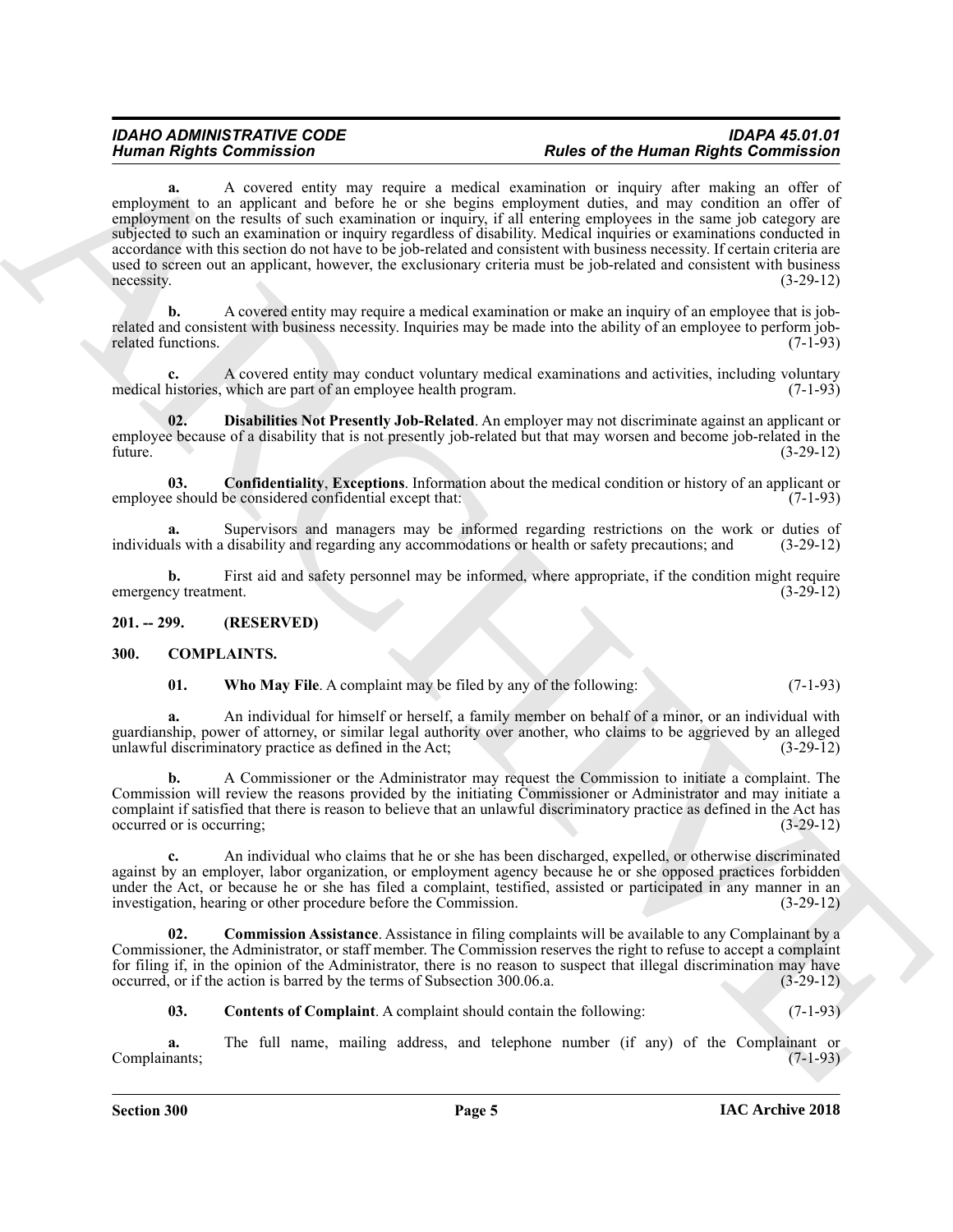**b.** The full name, mailing address, and telephone number (if any and if known) of the Respondent or Respondents; (7-1-93)

**c.** A brief written statement sufficiently clear to identify the practices and to describe generally the action or practice alleged to be unlawful; (7-1-98)

**d.** The date or dates on which the alleged unlawful discriminatory practices occurred and, if the alleged unlawful practice is of a continuous nature, the dates between which said continuing practices are alleged to have occurred; (7-1-93)

<span id="page-5-2"></span>**e.** A statement as to any other action which has been instituted in any other forum or agency based on grievance as is alleged in the complaint. the same grievance as is alleged in the complaint.

Human Rights Commission<br>
The Add note, mating ecloses, and obeybnes camber (i.l.ey. and i.l.e.wear of the Human Rights Commission<br>
Respectively. The Add note, mating ecloses, and obeybnes camber (i.l.ey. and i.l.as of the **04. Medical Documentation**. Individuals filing disability discrimination complaints may be required to furnish the Commission with opinions or records from duly licensed health professionals regarding (a) the nature of their disabilities, and (b) any limitations, including work restrictions, caused by the disability. Medical reports from the following sources will be accepted: physicians and osteopathic physicians, nurse practitioners, counselors, psychologists, occupational therapists, clinical social workers, dentists, audiologists, speech pathologists, podiatrists, optometrists, chiropractors, physical therapists, and substance abuse treatment providers, insofar as any opinion or evaluation within the scope of the relevant license applies to the individual's physical or mental impairment. Failure to provide medical reports within a reasonable period of time may be cause for dismissal of a complaint. (3-29-12)

<span id="page-5-3"></span>**05. Method of Filing**. A complaint may be filed by personal delivery, mail, email, or facsimile delivered to the Commission office in Boise. (3-29-12)

<span id="page-5-5"></span>**06. Time for Filing**. The following time limitations apply to the filing of complaints with the sion: (7-1-93) Commission:

**a.** A complaint must be filed within one (1) year after the alleged unlawful practice occurs. If the alleged unlawful practice is of a continuing nature, the date of the occurrence of said unlawful practice will be deemed to be any date subsequent to the commencement of the unlawful practice up to and including the date on which the complaint is filed if the alleged unlawful practice continues. (3-29-12)

**b.** The date a complaint is received at the Commission's office will be noted on the complaint. For purposes of compliance with Section 67-5908(4), Idaho Code, the date of notation will be the date of filing.

(3-29-12)

**c.** Notwithstanding any other provisions of these rules, a complaint will be deemed to have met the timelines requirement of Subsection 300.06.a. when the Commission receives, in any manner described in Subsection 300.05.a., a written statement sufficiently precise to identify the practices and to describe generally the action or practice alleged to be unlawful. (3-29-12)

<span id="page-5-1"></span>**07. Complaints Deferred by EEOC**. Any complaint deferred to the Commission by the EEOC will be treated, for purposes of filing requirements, according to the rules stated above. (3-29-12)

<span id="page-5-0"></span>Amended Complaints. A complaint may be amended, before the determination by the Commission and at the discretion of the Administrator, to cure technical defects or omissions, or to clarify or amplify allegations by the Complainant. (3-29-12)

<span id="page-5-4"></span>Supplemental Complaint. The Complainant may file a supplemental complaint setting forth actions that have allegedly occurred subsequent to the date of the original or amended complaint, and said supplemental complaint, if timely filed, will be considered together in the same proceeding with the original or amended complaint whenever practicable. (3-29-12)

<span id="page-5-6"></span>**10. Withdrawal of Complaint**. Upon the request of the Complainant, on a form provided by the Administrator stating the reasons for such request, a complaint, or any part thereof, may be withdrawn with the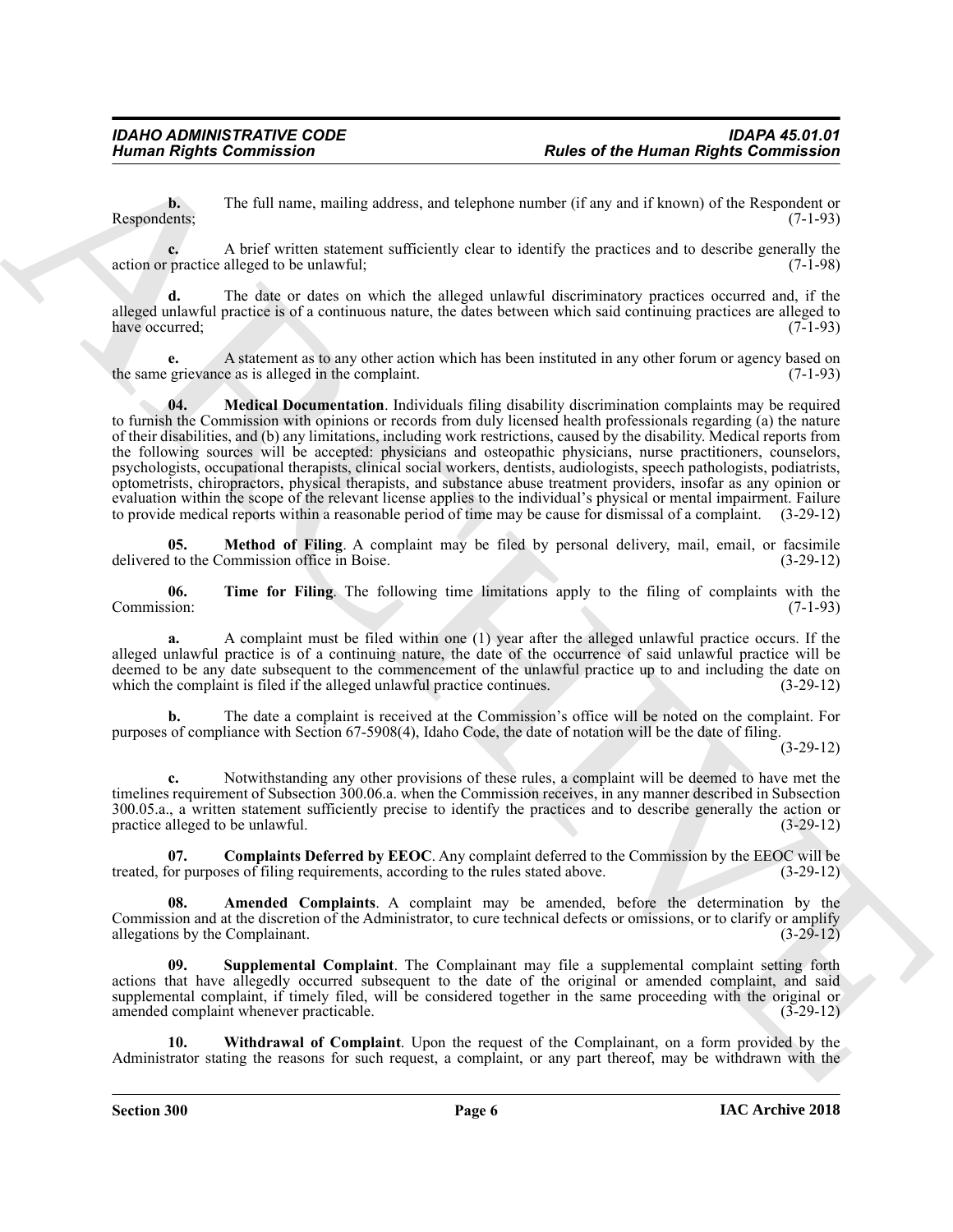written consent of the Administrator. If a complaint is withdrawn pursuant to the provision of these rules, the Administrator will close the case and notify the parties. (3-29-12) Administrator will close the case and notify the parties.

<span id="page-6-3"></span>**11. Initial Actions**. When filed, a complaint will be docketed, assigned a complaint number, and assigned to the staff for mediation or investigation. (3-29-12)

**12. Service on Respondent**. As promptly as possible, the Commission will serve a copy of the complaint on the Respondent by: (3-29-12)

<span id="page-6-7"></span>

| а. | Personal delivery; | $(5-3-03)$ |  |
|----|--------------------|------------|--|
|    |                    |            |  |

| Mail;<br><b>b.</b> | $(3-29-12)$ |  |
|--------------------|-------------|--|
|--------------------|-------------|--|

**c.** Email; or (3-29-12)

<span id="page-6-4"></span>**d.** Facsimile. (5-3-03)

**13.** Mediation. Upon the filing of a complaint, the Commission or its delegated staff member will endeavor to resolve the matter by informal means. Such informal means may include, at the discretion of the Commission staff, a mediation conference at a time and place acceptable to all participants, to clarify the positions of the parties to the complaint and explore any bases for no-fault settlement. A mediation conference is not a contested case hearing under Section 67-5209, Idaho Code. (3-29-12) case hearing under Section 67-5209, Idaho Code.

<span id="page-6-8"></span><span id="page-6-1"></span>**14. Settlement**. Terms of any settlement agreed to by the parties at any time prior to a determination by the Commission on the merits of the charge will be reduced to writing in a Settlement Agreement. Upon the signing of a Settlement Agreement by all parties, the Administrator will close the case. (3-29-12)

Hence of the Henna Rights Commission<br>
From Commission Commission<br>
Administration (1,4 requising to estimate the properties of the Henna Rights Commission<br>
Administration (1,4 requising to estimate the properties of the Sy **15. Answers**. The Respondent must answer or otherwise respond to the complaint in writing within thirty (30) days of receiving it. A copy of Respondent's answer, including any attachments submitted, will be sent by the Commission staff to the Complainant. Upon application, the Commission may for good cause extend the time within which the answer may be filed. The answer must be fully responsive to each allegation contained in the complaint. Any allegation in the complaint that is not denied or admitted in the answer will be deemed admitted unless the Respondent states in the answer that Respondent is without knowledge or information sufficient to form a belief. If the Respondent fails to answer or otherwise respond to the complaint within thirty (30) days of receipt or such time as may be extended by the Commission, the Commission may act on the complaint based on the information provided by the Complainant. Upon application, the Commission may for good cause shown permit the Respondent to amend its answer to the complaint. Any amendments to the complaint, or any supplemental complaint, will be served upon the Respondent as promptly as possible. Answers to amended or supplemental complaints, if necessary, must be submitted within ten (10) working days. Time for submitting such answers may be extended by<br>the Commission to thirty (30) days for good cause. the Commission to thirty  $(30)$  days for good cause.

<span id="page-6-6"></span>**16. Requests for Information**. At any time after the filing of a complaint, the Commission staff may issue to either the Complainant or the Respondent requests for information regarding any matter that is not privileged<br>and that is relevant to the subject matter involved. (3-29-12) and that is relevant to the subject matter involved.

<span id="page-6-0"></span>**17. Answers Returned**. Answers to requests for information must be returned to the Commission office at a time determined by the investigator. (3-29-12)

<span id="page-6-5"></span>**18. Narrative Statement**. The Commission staff may request a narrative statement from a party. The narrative statement must include all information that the party desires to be considered by the Commission.(3-29-12)

<span id="page-6-2"></span>**19. File Briefs**. Any party to a complaint filed with the Commission may file briefs or other written memoranda setting out his or her position or interpretation of the law. (7-1-97)

<span id="page-6-9"></span>**20. Summary of Investigation**. At the completion of the investigation, the staff member to whom the case is assigned will prepare a report containing a summary of the investigation and submit it to the Administrator to review. (3-29-12)

**Section 300 Page 7**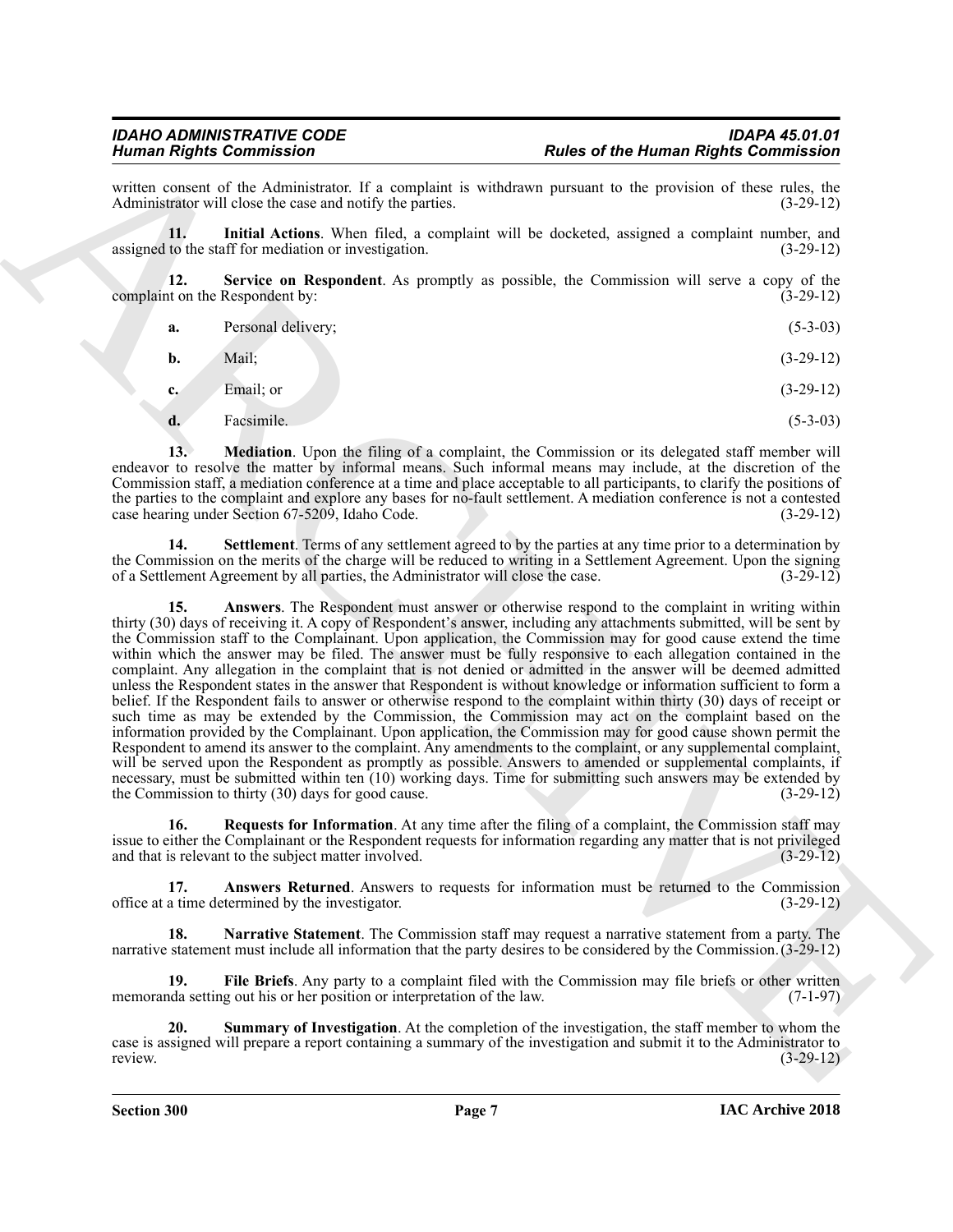**21. Administrative Closure**. At any point during the handling of a particular case, the Administrator may close the case for administrative reasons that include, but are not limited to: (3-29-12)

<span id="page-7-1"></span>**a.** Failure of the Complainant to accept a full relief settlement offer; (7-1-93)

**b.** Failure of the Complainant to cooperate with the Commission in the processing of the case, including failure to answer requests for information or failure to provide medical information as requested; (3-29-12)

**c.** Inability to locate the Complainant; (7-1-93)

<span id="page-7-10"></span>**d.** It appearing upon investigation that the case is not within the jurisdiction of the Commission; (3-29-12)

**e.** The Complainant's filing of a suit in either state or federal court alleging the same unlawful complained of to the Commission. (3-29-12) practices complained of to the Commission.

**22. Notification of Closure**. The Administrator will notify the parties of an administrative closure, including the grounds for the decision, as promptly as possible. (3-29-12)

<span id="page-7-9"></span><span id="page-7-5"></span>**23. Decision on the Merits**. At the completion of the investigation and approval of the summary by the Administrator, the Commission or a designated panel of at least three (3) Commissioners will determine whether there is probable cause to believe that the Respondent has been or continues to be engaged in any unlawful discriminatory practices defined in the Act. (3-29-12)

Human Rights Commission<br>
Numan Rights Commission<br>
Numan Rights Commission<br>
Numan Rights Commission<br>
The Archives Control in the Commission<br>
The Commission Commission Commission Commission Commission Commission<br>
The Commis **24. No Probable Cause**. If the Commission or designated panel finds no probable cause on the allegations of the complaint, a statement of no probable cause and order of dismissal will be issued for the Commission by the Administrator. The summary of investigation, statement, and order will be sent to Complainant and Respondent, thereby closing the case.

<span id="page-7-11"></span>**25. Probable Cause**. If the Commission or designated panel finds probable cause on the allegations of the complaint, a statement of probable cause will be issued. The summary of investigation and statement will be sent to the Complainant and the Respondent. (3-29-12)

<span id="page-7-2"></span>**26. Conciliation**. If the Commission finds probable cause on the allegations of the complaint, the Commission staff will endeavor through conference with the parties to redress and eliminate the possible unlawful discriminatory practice by conciliation. (3-29-12)

<span id="page-7-3"></span>**27. Conciliation Agreement**. If conciliation is successful, a written Conciliation Agreement will be prepared, that states all measures to be taken by any party, and if appropriate, compliance provisions. The Conciliation Agreement must be signed by the parties, and the Administrator will close the case. (3-29-12)

<span id="page-7-7"></span>**28.** Failure of Agreement. If the parties fail to reach terms of conciliation, the Commission will e whether or not to pursue the case in the District Court. (3-29-12) determine whether or not to pursue the case in the District Court.

<span id="page-7-8"></span>**29. No Action**. If the Commission determines not to pursue the case in District Court, the Administrator will notify Complainant and Respondent, close the case, and advise Complainant of his or her right to pursue the case through a private cause of action. (3-29-12)

<span id="page-7-0"></span>**30. Action**. If the Commission decides to pursue a case, it will file an action in District Court in the name of the Commission on behalf of the Complainant. (3-29-12)

**31. Confidentiality of Records**. The records of the Commission are confidential according to Section 74-105(8), Idaho Code. The Commission and its employees will not reveal information about a case to nonparties except as may be necessary to conduct a full and fair investigation. (3-29-12) except as may be necessary to conduct a full and fair investigation.

<span id="page-7-6"></span><span id="page-7-4"></span>**32. Document Destruction**. The Commission may retain closed investigatory files for three (3) years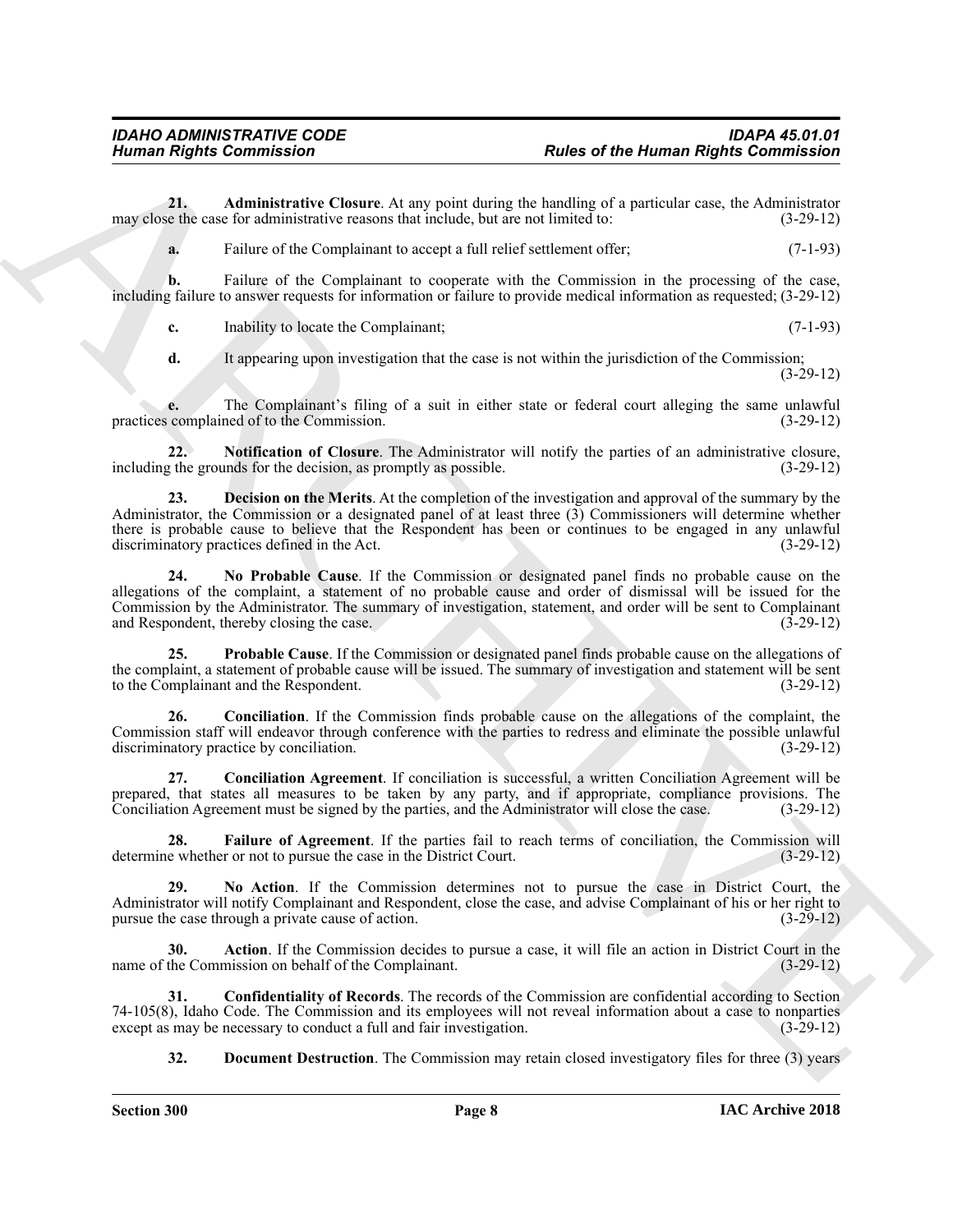<span id="page-8-1"></span>from the date of closure at which time these documents may be destroyed at the discretion of the Administrator. (3-29-12)

The the term of the first of the prior of the term of the term of the contract of the contract of the state of the state of the state of the state of the state of the state of the state of the state of the state of the sta **33. Notice of Right to Sue**. At the time of case closure, the Administrator will issue a notice of administrative dismissal notifying the Complainant of his or her right to file a civil action in District Court. Any such suit must be filed within ninety  $(\bar{90})$  days of the date of this notice. (3-29-12)

<span id="page-8-0"></span>**301. -- 999. (RESERVED)**